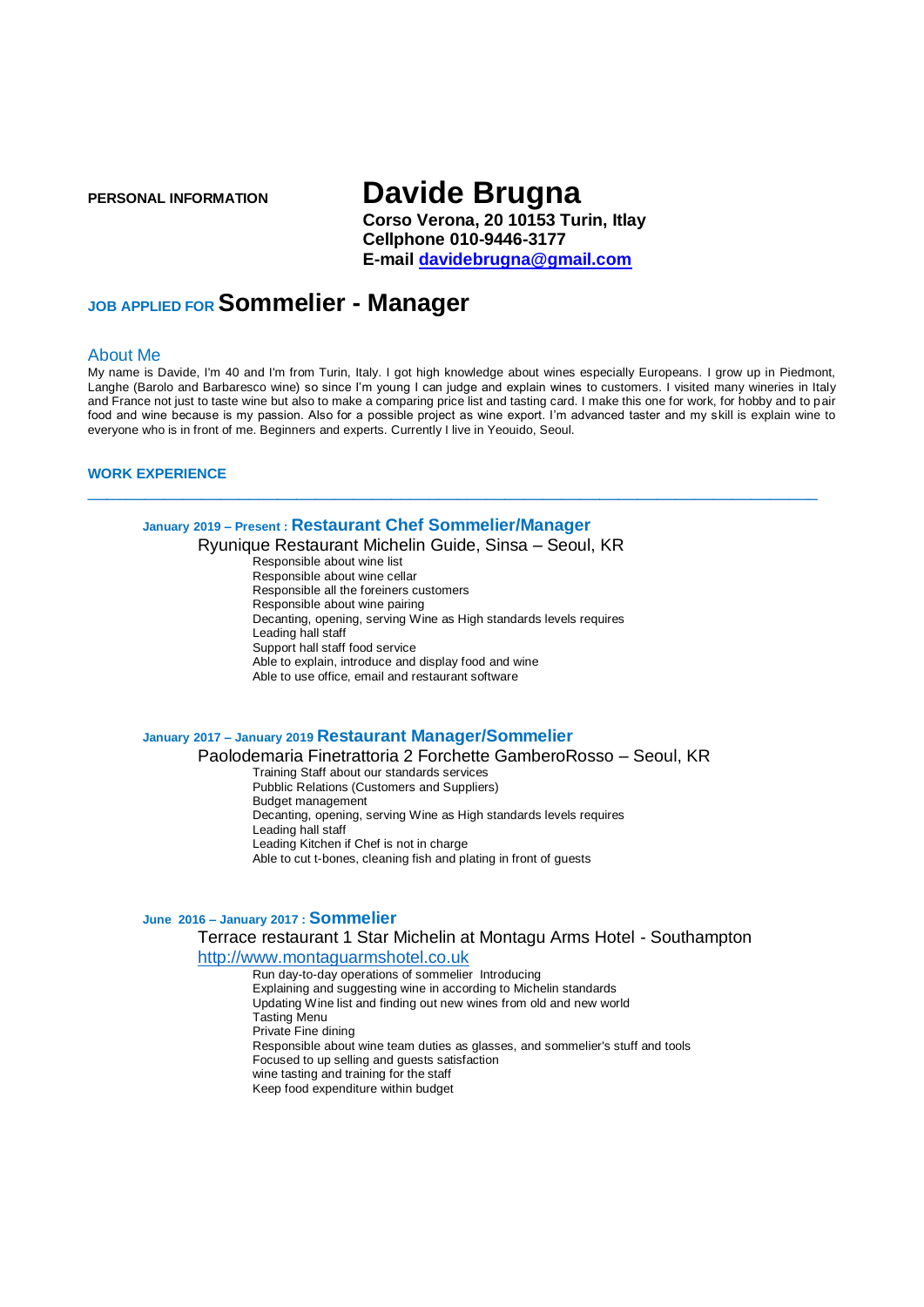#### **August 2015 – May 2016 Sommelier**

#### The Gleneagles Hotel – Scotland - <http://www.gleneagles.com/>

Issue, open, and serve wine/champagne bottles Decanting vintage wine bottles Pair and suggest wines that will best complement menu items Attend wine tastings and develop relationships with vendors Request new wines and products Create and update wine lists Train and educate server and bartender staff Conduct staff wine tastings Report accidents, injuries, and unsafe work conditions to manager; Welcome and acknowledge all guests according to company standards

#### **September 2013 – July 2015 Sommelier**

#### AIS (Italian Sommelier Association) Turin (Italy)

Maintaining and updating extensive wine lists Recommending wine based on a customer's palette and price range Maintaining a wine inventory, ordering wine, and checking in shipments Negotiating purchase prices on wine and determining restaurant and retail prices/profit margins Keeping up with wine and food trends and industry developments Educating people about wine Grape varieties Grape-growing and wine-making techniques Soil industry statistics Blind tasting techniques

#### **January 2013 - July 2013 Waiter**

#### Fratelli la Cozza Restaurant, Turin (Italy)

Welcome customers as they arrive and ask for seating preferences Seat customers and offer welcome drinks and menu Take food and beverage orders and communicate to the kitchen Ensure order delivery to the table in a timely manner Ensure quantity, quality and accuracy of order Set up food stations and tables as directed Clean tables and ensure that they are bussed appropriately Mix and serve drinks as directed

\_\_\_\_\_\_\_\_\_\_\_\_\_\_\_\_\_\_\_\_\_\_\_\_\_\_\_\_\_\_\_\_\_\_\_\_\_\_\_\_\_\_\_\_\_\_\_\_\_\_\_\_\_\_\_\_\_\_\_\_\_\_\_\_\_\_\_\_\_\_\_\_\_\_\_\_\_\_

**\_\_\_\_\_\_\_\_\_\_\_\_\_\_\_\_\_\_\_\_\_\_\_\_\_\_\_\_\_\_\_\_\_\_\_\_\_\_\_\_\_\_\_\_\_\_\_\_\_\_\_\_\_\_\_\_\_\_\_\_\_\_\_\_\_\_\_\_\_\_\_\_\_\_\_\_\_\_\_\_\_\_\_\_\_\_\_\_\_\_\_\_\_\_\_**

# **EDUCATION AND TRAINING**

# **February 2012 – June 2013 International Certificate Sommelier**

# Associazione Italiana Sommelier (AIS) Via Modena 23 – 10153 Turin (Italy)

1<sub>st</sub> Level - It explores topics of viticulture, oenology, tasting technique and service, which are the foundations of professional Sommelier, starting from the correct temperature of wine service to the organization and management of the cellar. There is provided a qualifying examination

2<sup>nd</sup> Level - It explores how the wine and bring to the knowledge of Italian and foreign, with particular attention to the strong link with the territory. The 2nd Level perfected the technique of wine tasting, decisive in order to appreciate every nuance sensory and, in particular, to make a judgment on its quality. There is provided a qualifying examination.

 $3<sub>rd</sub>$  Level - It addresses the technique of tasting the food and, above all, pairing food and wine, through the use of a graphics card and practical tests of taste of foods with wines of different types. On completion of the training course is awarded the title of Sommelier AIS.

## **PERSONAL SKILLS**

Mother Tongue Italian

English Fluent

French intermediate

Spanish Basic

Korean Beginner